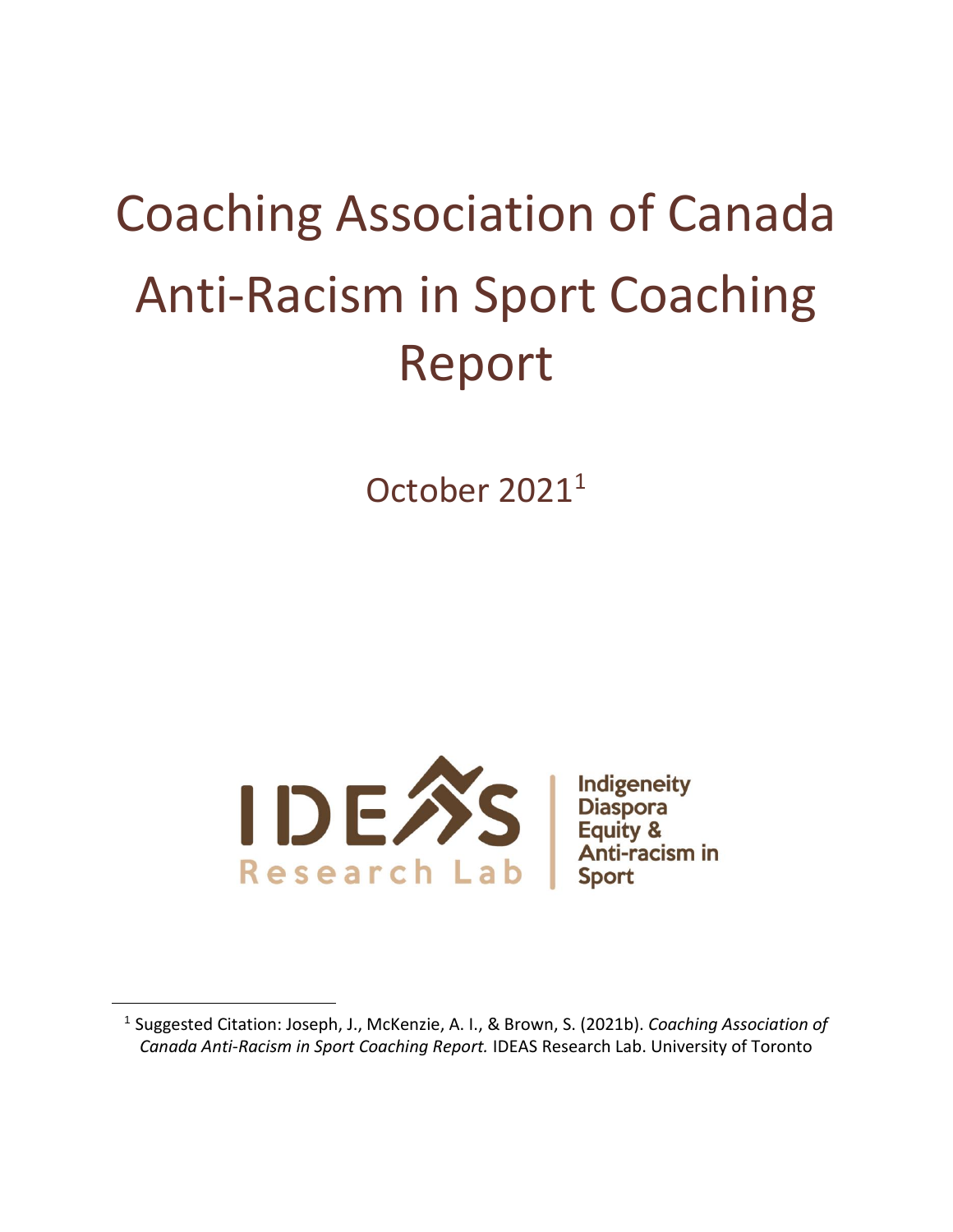# **Contents**

| Support and Networking: Foundations for Anti-racist Career Advancement for Coaches  6 |  |
|---------------------------------------------------------------------------------------|--|
|                                                                                       |  |
|                                                                                       |  |
|                                                                                       |  |
|                                                                                       |  |
|                                                                                       |  |
|                                                                                       |  |

# <span id="page-1-0"></span>**Introduction**

To make sport more equitable, anti-racism in coaching is a priority. Joseph, McKenzie & Brown (2021a) clarify that there is much work to be done, particularly in the Canadian context. Hence, the objective of this report is not to formulate instructions to 'solve' racism. Instead, this report will highlight areas of growth for all coaches in sport to recognize the ongoing effects of colonialism, consider how whiteness operates, understand how to mitigate inequalities, and acknowledge methods of advancing racial equity and inclusivity in Canadian sport. There are many types of racial discrimination (e.g., treatment vs. access) and barriers affecting racialized coaches and athletes. The Coaching Association of Canada (CAC) will advance anti-racism in sport – that is, critical reflection on and change to the systems of oppression that continue to impact racialized coaches and practices of coaching racialized athletes. To do so, it will be crucial to leverage the local knowledges of Indigenous and other communities as well as critical race theories (CRT) to learn about experiences of discrimination and promote ideas for anti-racist transformation.

#### <span id="page-1-1"></span>**Report Overview**

The following report will define key terms, including race, racism, and whiteness, and demonstrate how they are founded within colonialism. Next, we discuss Critical Race Theory (CRT), which provides a framework to explore how systems of oppression, like racism and whiteness, continue to impact racialized athletes and coaches in Canada. We outline evidence-based recommendations for anti-racism e-learning coming straight from coaches working in sport organizations in Canada. Before concluding, we spotlight incorporating Indigenous-focused and decolonial practices into mainstream sport in Canada.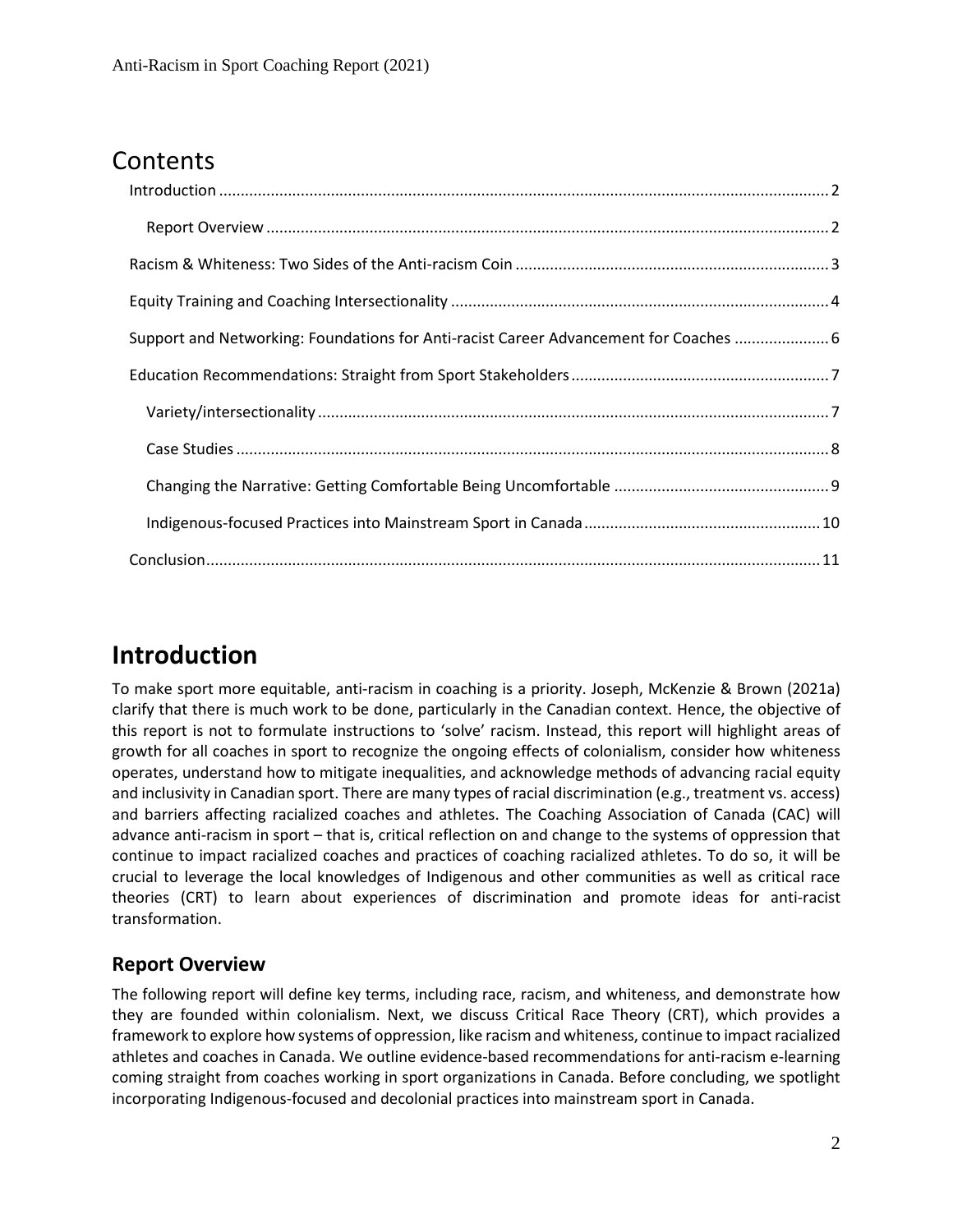## <span id="page-2-0"></span>**Racism & Whiteness: Two Sides of the Anti-racism Coin**

There are two main ideological frameworks to understand racism: individual behaviour and institutional power (Bonilla-Silva, 1997; Doane, 2006; Lentin, 2016). The ideology of individual racism suggests that racism results from behaviors, overt acts of discrimination against another person or group of people based on skin colour (Bonilla-Silva, 1997; Doane, 2006; Lentin, 2016). On one hand, individual racism is also subtle and sometimes unconscious microaggressions, daily "verbal, nonverbal, and environmental slights, snubs, or insults, whether intentional or unintentional, that communicate hostile, derogatory, or negative messages to target persons based solely upon their marginalized group membership" (Sue, 2010, p. 3). This narrow understanding of racism as individual leads to perceptions of racism as an issue of the past, irrelevant to a multicultural and inclusive society today, or one that could be eradicated by eliminating 'bad people'. On the other hand, understanding racism as an institutional power encompasses the ongoing processes, policies, and daily practices within social, political, and economic institutions that maintain and exacerbate inequalities in power, resources, and opportunities for racial, ethnic, cultural and religious groups in society (Bonilla-Silva, 1997; Doane, 2006; Lentin, 2016). This broader notion suggests that it is not only the explicit and discriminatory actions at an individual level, but also the more covert and pervasive processes enacted by individuals throughout different societal institutions, such as sport, that continue to oppress racialized groups.

The concepts of race and racism must be situated within their historical and economic roots to understand where these processes originated and how they are (re)produced and maintained. The concept of race is not inherent to our social world. Rather, it developed from colonial processes. Racial classifications were first used by European settlers, scientists, and educators as a method of prescribing superiority and value to people based on whether they did or did not fit the normative European understandings of a person deserving of rights (Hogarth & Fletcher, 2018;; Joseph & Kriger, 2021; Thobani, 2007). Those who did not fit into the superior White, European, non-disabled category were seen as dispensable or useful only in service to economic interests of settling the land. For example, territory expansion, agricultural production, and business development required Indigenous dispossession and genocide combined with Black, Asian and other immigrant labour exploitation. Thus, racism as a process of subjugation and marginalization of types of people was inherently part of the process of colonialization and the creation of what we now call Canada. Racism not only penetrated the biological understandings of personhood, but also the intellectual, emotional, and moral values assigned to people (that is, White individuals) and those considered otherwise. In Canada, this has been continuously reproduced in the displacement and violence enacted against Indigenous and Black communities and countless iterations of immigration policies that narrowly define and restrict who is Canadian (Hogarth & Fletcher, 2018; Mackey, 2002; Thobani, 2007). In sport, the legacy of colonial exclusions is evident in belated inclusion and restrictions placed on Indigenous, Black, and other racialized athletes, women, people with disabilities, those from low socioeconomic backgrounds, and others previously defined as non-people.

Whiteness is a theoretical framework that helps to understand the underlying cause for racism and colonial projects. Not to be mistaken for the racial category, White, whiteness is the all-encompassing systemic processes and actions that work to sustain and reproduce unequal relationships of power and privilege between White and non-white individuals. Whiteness is a system that normalized the ideal, dominant, and universal way of living, thinking, doing and being and is (re)constructed in politics, education, the economy, and interpersonal spaces (Garner, 2007; Levine-Rasky, 2013; Shome, 2000;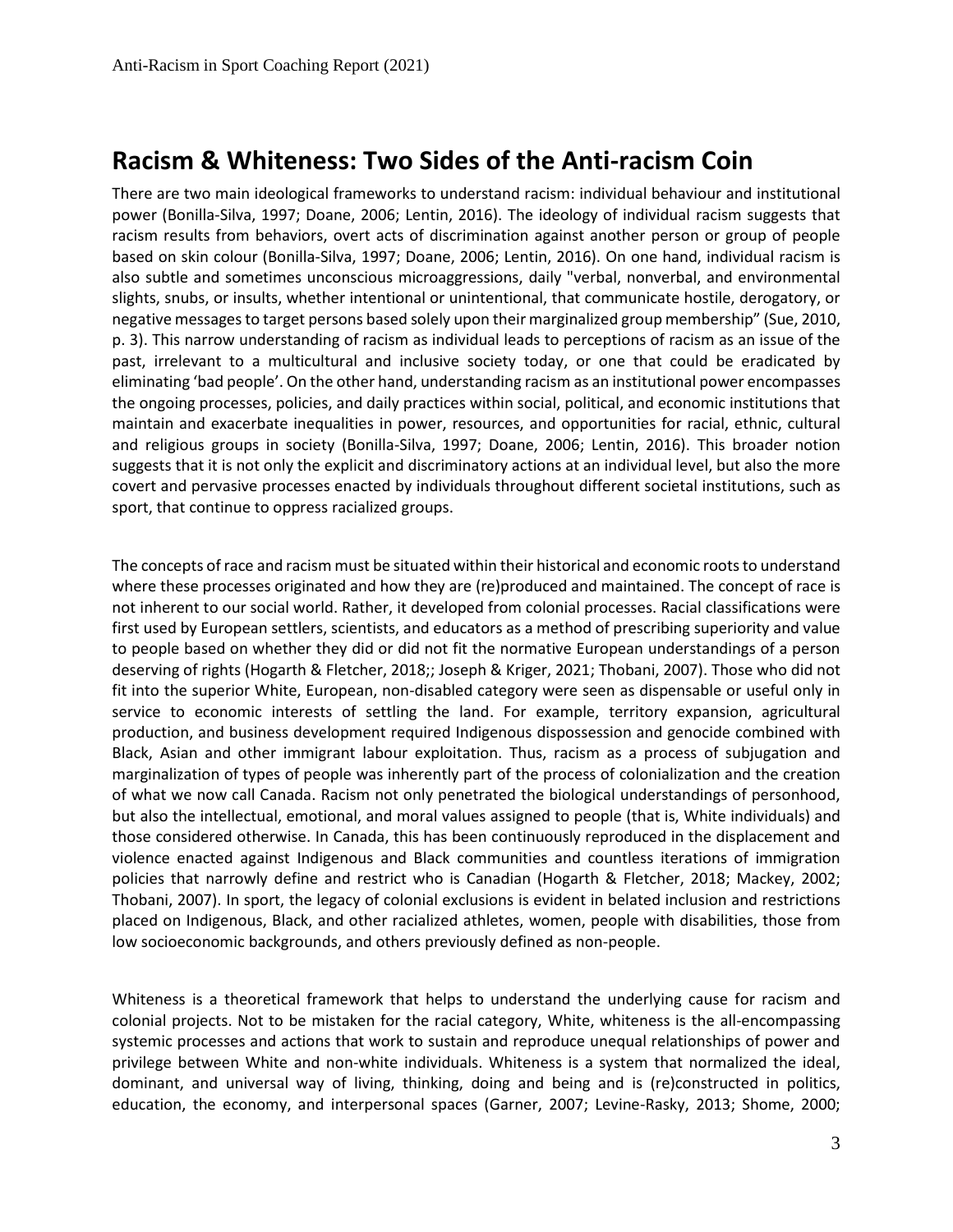Thobani, 2007), resulting in unearned privileges for White people. When Whiteness is confronted, people can feel discomfort and defensive, a phenomenon DiAngelo (2018) refers to as 'white fragility,' which works to maintain the power of whiteness as a set of systemic processes (Garner, 2007; Shome, 2000) because the focus shifts away from rectifying inequalities and towards how individual White people haven't done anything 'wrong'. Rather than focus on individuals, coaches must attend to the systems in which they are embedded and complicit, in order to make change.

To challenge the omnipresent nature of whiteness, we can utilize Critical Race Theory (CRT) as a framework. CRT helps to understand not only how whiteness operates and is maintained in sport and coaching, but also provides anti-racism tools for challenging these processes (Hylton, 2010; Lynn et al., 2013; McDonald, 2009). By centering racism as a fact of contemporary Canadian society, CRT challenges dominant understandings of racism as something from the past, and focuses on listening to the voices of racialized individuals to deeply understand their experiences, all of which serve to uncover the inequalities purposefully hidden by whiteness (Lynn et al., 2013; McDonald, 2009). For example, narratives of meritocracy, that is, hiring the 'most qualified' coach hide the ways whiteness operates: qualifications are coded in terms that advantage university educated, middle and upper class men who are White (Rankin-Wright & Hylton, 2020). In coaching, racism and the underlying processes of Whiteness can be seen in the privileging of White coaches and administrators for positions within sport organizations (Bradbury, 2013; Fletcher & Hylton, 2016; Kilvington, 2019), the exclusion of Indigenous coaches (Apoifis et al., 2018), the ignoring or downplaying of experiences of racism (Hylton, 2018; Joseph et al., 2021), and the overburdening of racialized coaches, administrators, and athletes to do unpaid work on issues of inequality (Joseph et al., 2021), are all ways in which racism and Whiteness are manifested and maintained. In these examples, Whiteness is continuously centered and understood as the dominant and normative way of thinking and doing, but in applying CRT, embracing discomforts, and challenging the ways that racism and Whiteness are perpetuated, we can break down the systems of oppression and inequality that racialized coaches and athletes face.

# <span id="page-3-0"></span>**Equity Training and Coaching Intersectionality**

Current offerings for equity training do little to address the intersectional barriers coaches and athletes face related to race. The absence of discrimination and prejudice is commonly associated with effective coaching in Parasport (Alexander et al., 2020), but little attention has been paid to the particular experiences of racialized para athletes. Equity training on gender similarly often takes a singular axis approach and has been quite effective in increasing opportunities of White women coaches in sport in Canada. To increase the effectiveness of training, coaches must increase understandings of different systems of oppression, such as racism, and how it intersects with sexism, ableism, and homophobia, in coaching day-to-day work.

Some education modules currently available to coaches have a strong emphasis on creating opportunities for coaches to interact with content more fully. Canadian Women in Sport offers a training module on gender equity and outlines how to "EAT your learning" (Canadian Women and Sport, n.d.). "EAT" is an acronym for Extend, Apply, and Transform. The aim is to extend current knowledge by seeking out learning opportunities, apply learning by sharing with others and implementing it in daily life, and transform perspectives by considering and embracing others. The goal of this is to take the knowledge learned from within and outside the module and develop a deeper understanding and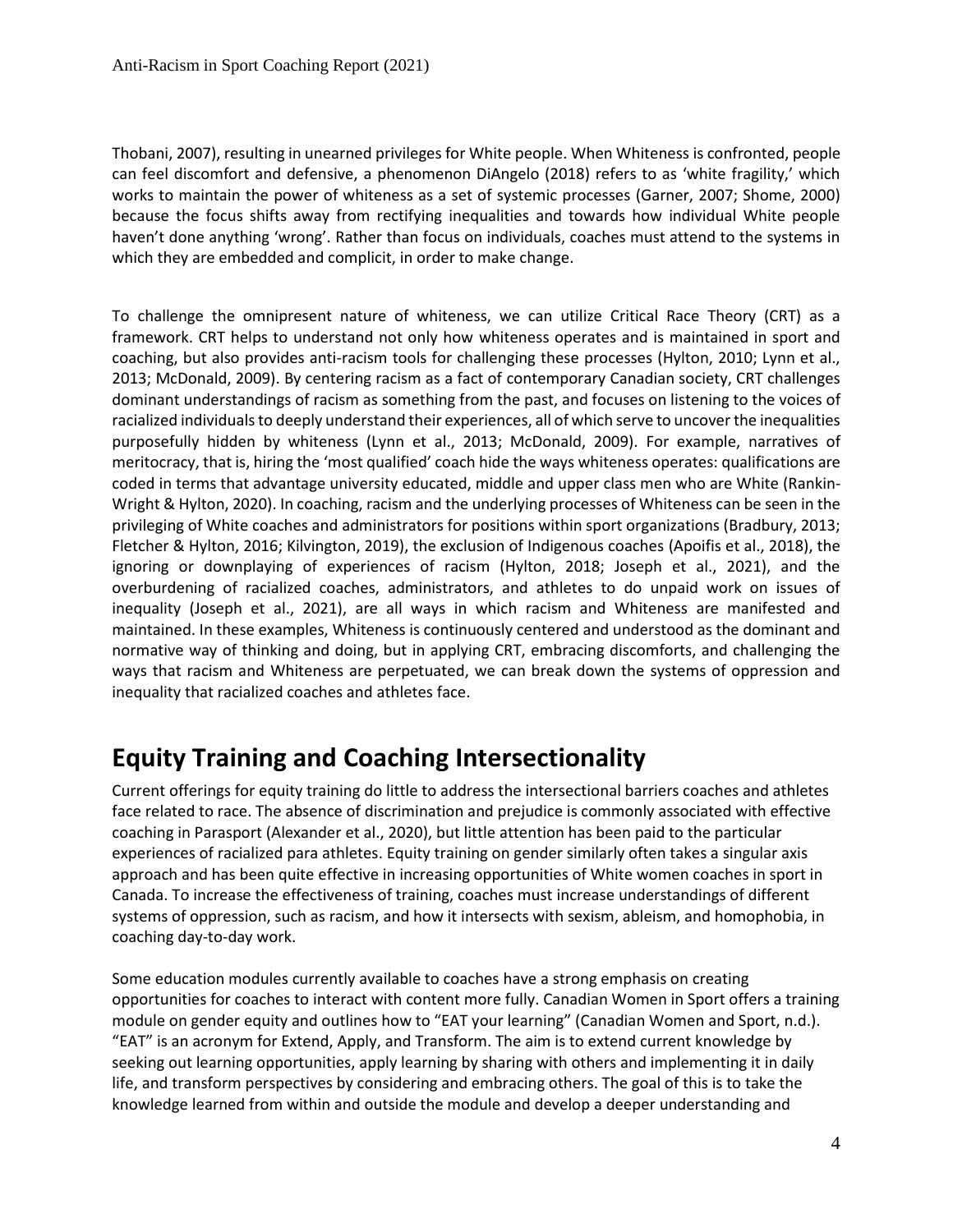embodiment that allows for ongoing learning and unlearning (Canadian Women and Sport, n.d.). This perspective should be applied to anti-racism training.

A similar resource from Viasport British Columbia on inclusion for LGBTQI2S in sport offers practical recommendations for coaches to apply with their peers and athletes. This resource emphasizes challenging stereotypes and assumptions and being a leader in modelling how to create and maintain a culture in sport that is safe and welcoming for everyone. The five principles outlined by the resource are Respect, Safety, Leadership, Fairness, and Privacy, with each associated to actions coaches can take in their program, with their peers, and with their organization to help build a safer and more inclusive environment for athletes and coaches alike (ViaSport British Columbia, n.d.). If these principles can be action oriented, they will be a great anti-racism resource.

Using a CRT framework demands training using an intersectional lens. A tool created by Kriger et al. (2021) helps to operationalize intersectionality through identifying four areas to apply intersectionality in sport work. These include Learning, Harm Reduction, Accountability and Transparency, and Transformation (see Figure 1). Using this framework, coaches can ask the question, "Who is centred?" to reflect on who is prioritized and marginalized within the sport, and apply the actions and commitments to their practice (Kriger et al., 2021). Attention to forms of prejudice racialized people face such as islamophobia, homophobia, and ableism shift 'who is centred.' Hence, it is "imperative to go beyond essentialism in recognizing fluid, multiple and intersecting identities as part of Canada's multiversal hyperdiverse realities" (Guo & Guo, 2021, pp. 205-206). Note, when we center racial inclusion, we may not be able to immediately shift entire racist cultures or hire for racial diversity across all previously marginalized groups. The wheel metaphor of the tool invites us to consider small actions that will 'move' coaching toward better practices of racial equity.



*Figure 1. Operationalizing Intersectionality Framework*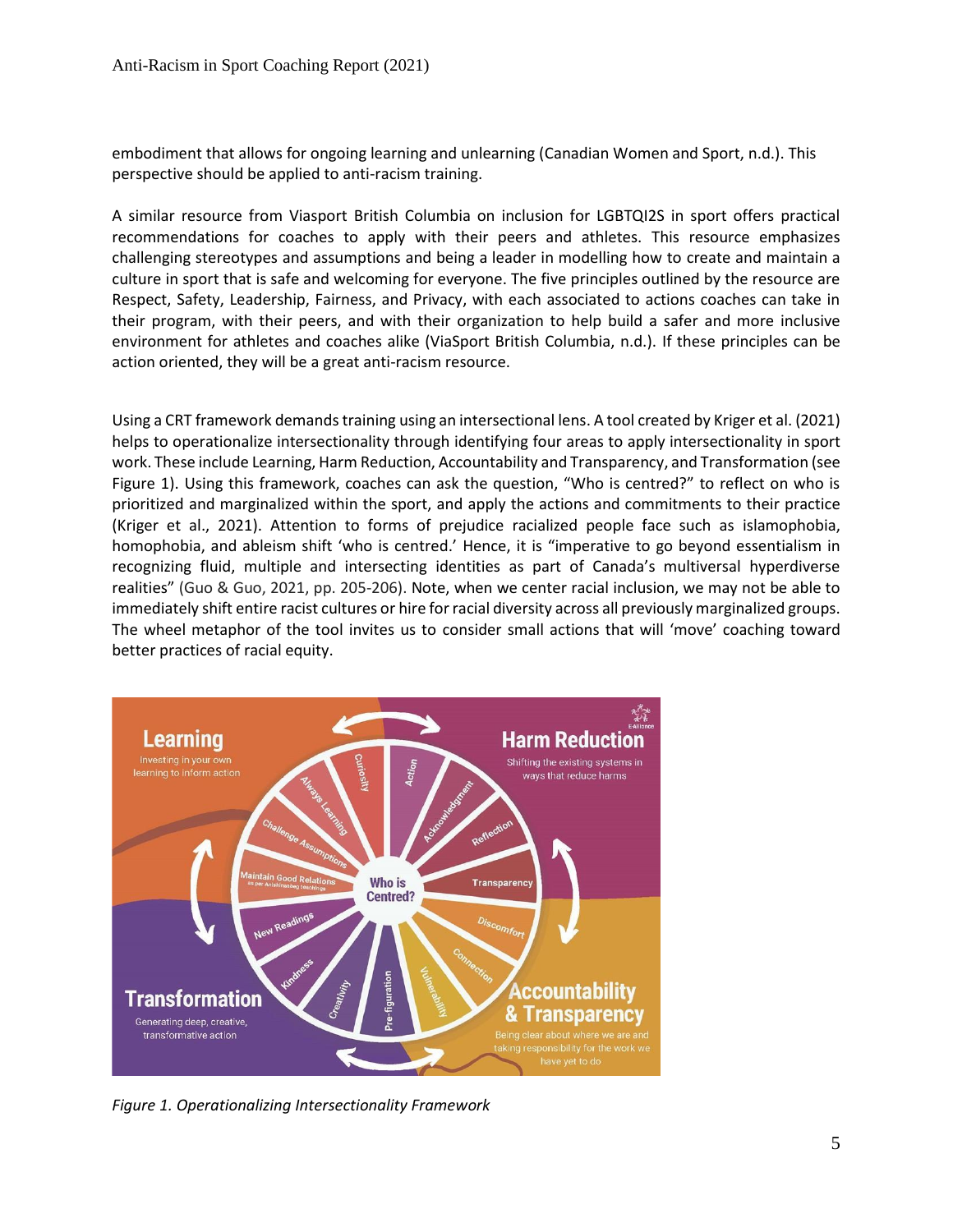# <span id="page-5-0"></span>**Support and Networking: Foundations for Anti-racist Career Advancement for Coaches**

Much of the current literature on racial inequality in coaching, and especially the experiences of racialized women, highlight support as an important consideration for e-learning about recruiting and retaining racialized coaches. Coaches can actively create structural and professional supports for their peers and speak out against discrimination, negative stereotypes, and inequitable practices they witness. Mentorship is a form of support that can be driven by community, provincial, national, and educational athletic department personnel, and more development programs could be offered, particularly for young racialized women seeking to enter the coaching profession (Borland & Bruening, 2010; Joseph & McKenzie, 2021). Further, advocating for more inclusive, transparent, and fair policies, hiring practices, and promotion processes within their organization can help to support racialized coaches. If we accept that racism exists, we must create supports such as mental health resources for racialized coaches, that is, access to anti-racism awareness and, if possible, racialized mental health professionals who can support racialized coaches to understand their experiences and their options.

Networking is a means to redress the idea that coaching has an "inner circle or 'Old Boys Club'" (CAC, 2020, p. 7), a profession exclusively open to cis-gendered, White men, leaving other groups on the margins, fighting to get in. To combat this, coaches can find ways to sponsor members from other underrepresented groups, inviting them into formal and informal coaching networks, relationships with decision-makers, and knowledge sharing circles to help them advance in professional spaces. In doing so, it is important to not only help racialized coaches (and athletes aspiring to coach) enter these spaces, but also to make them feel a sense of welcome and belonging by interrupting offensive jokes and holding themselves and others accountable for fostering a safe space.

#### Potential Resource:

Coaching for Equity: Conversations That Change Practice by Elena Aguilar

*Coaching for Equity* covers critical topics in the larger conversation about racial equity, and helps readers develop the knowledge, dispositions, and skills to be able to:

- Talk productively about race,
- Build trust to support vulnerability.
- Unpack mental models and change someone's mind,
- Observe classrooms [sports teams] and collect data to support equitable outcomes,
- Inspire others and deepen commitment,
- Evaluate and celebrate growth.

This work is set in the education space, but is applicable to sport as coaches are educators and can develop promising practices to get past fragility to meet the needs of *all* learners [athletes].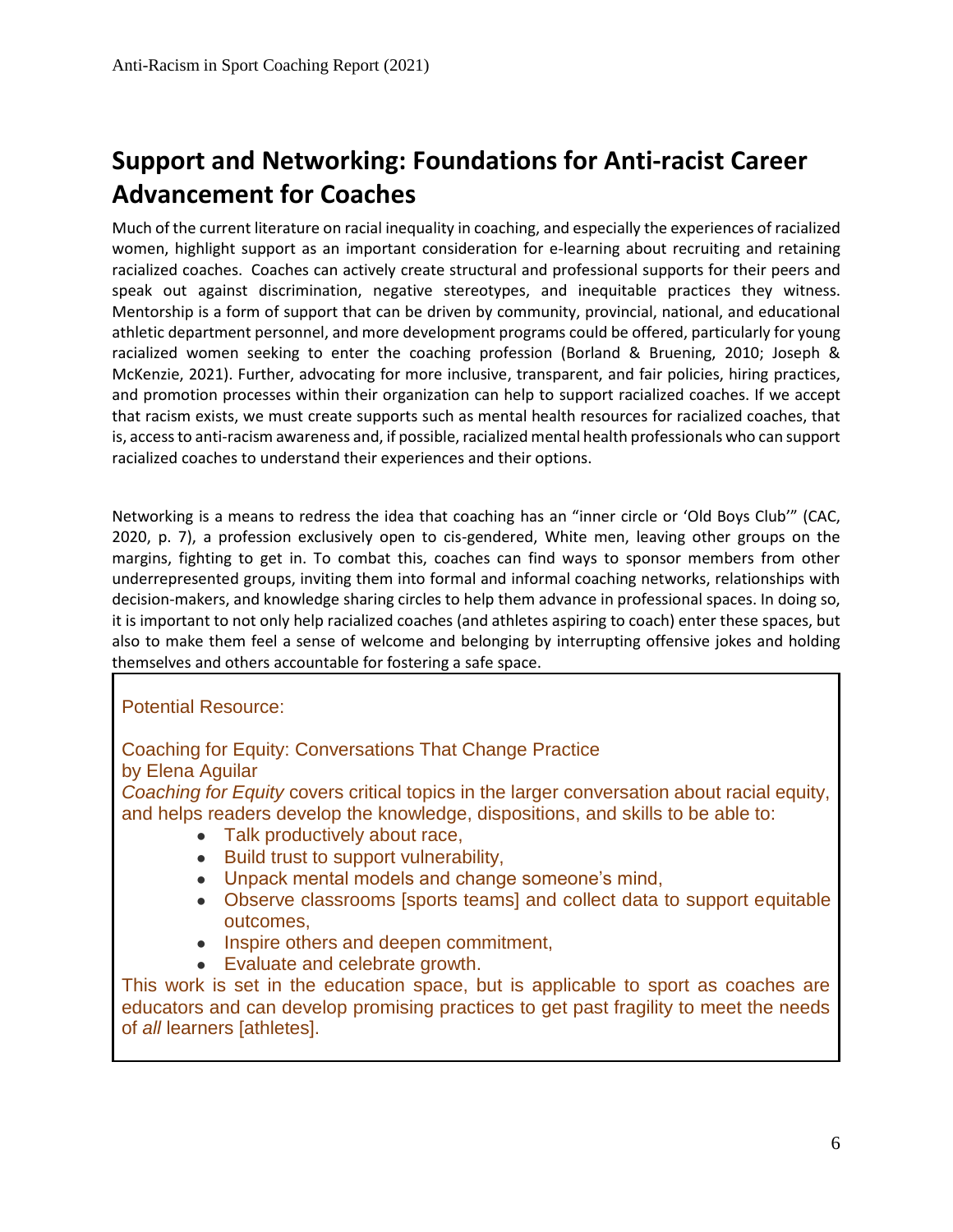# <span id="page-6-0"></span>**Education Recommendations: Straight from Sport Stakeholders**

Coaches need to learn about systems of oppression within coaching, and actions that serve to maintain or challenge these systems. Researchers such as Bradbury et al. (2018) and Rankin-Wright and Hylton (2020) have been proponents of anti-racist education that is action oriented, focused on how whiteness operates, what institutional racism looks like, and what impacts racism has on different racialized communities, while also focusing on the benefits of a culturally diverse coaching workforce.

In Canadian sport, Joseph and colleagues (2021) offer rich recommendations coming directly from sport stakeholders. Through an anti-racist and decolonial lens, their research examined the sporting experiences of coaches in Canada, specifically in Ontario University Athletics (OUA), with an objective of formulating actionable plans that support an anti-racist agenda across the province. A common recommendation put forth by multiple OUA members was a call for anti-racist education, echoing findings from the recent Diversity in Coaching Report (CAC, 2020). Coaches note it is important to continuously learn about how discrimination and inequality are perpetuated within sport and how this limits the recruitment and retention of underrepresented athletes and coaches. Organizational workshops based on anti-racism must centre a justice orientation, be "mandatory, and taught by experts" (Joseph et al., 2021, p. 42) for athletes, coaches, coach educators, or leaders. Education should be ongoing, challenging, and "requires moving through discomfort," (Joseph et al., 2021, p. 4) – this should not stop coaches from pursuing learning opportunities. Rather, discomfort is a sign of unlearning whiteness and other privileges of colonialism and is a precursor to change.

A common recommendation requested by non-racialized coaches was, "to increase their own awareness and understanding in order to be more supportive coaches" (CAC, 2020, p. 5). They also expressed wanting to: "(1) learn how to deal with language barriers, particularly with parents; (2) learn different communication styles to communicate effectively; (3) undergo cultural sensitivity and unconscious bias training; and (4) develop an understanding of cultures and diversity to avoid doing or saying the wrong thing and to be respectful of specific circumstances such as coaching during Ramadan" (p. 5). Coaches also identified areas of need such as understanding unconscious biases, anti-oppression, and a wide range of types of racism, including but not limited to anti-Asian, anti-Black, anti-Latinx, and anti-Indigenous racism, as well as anti-Semitism, and Islamophobia. The following highlights other e-learning priorities recommended directly by Canadian coaches:

#### <span id="page-6-1"></span>**Variety/intersectionality**

Sport organizations can administer education through a myriad of ways, including "in-person and virtual training, workshops, online quizzes, social media videos, town hall sessions, and healing circles" (Joseph et al., 2021, p. 42). This suggests that e-learning should point coaches to opportunities to implement training with a wide array of audiences—including older coaches or those in more rural regions. In order for anti-racist education to be successful, "strategies must be put in place to advance community buy-in … and education must not repeat the same information/format year after year" (Joseph et al., 2021, p. 42), but should allow for deep engagement over time. Moreover, anti-racism education must harmonize with other training. Across coach training on equity in Canada today, current offerings do little to address the intersectionality of coaches and athletes. Understanding the ways racism intersects with homophobia, ableism, and sexism requires anti-racism-focused training in addition to harmonizing anti-racism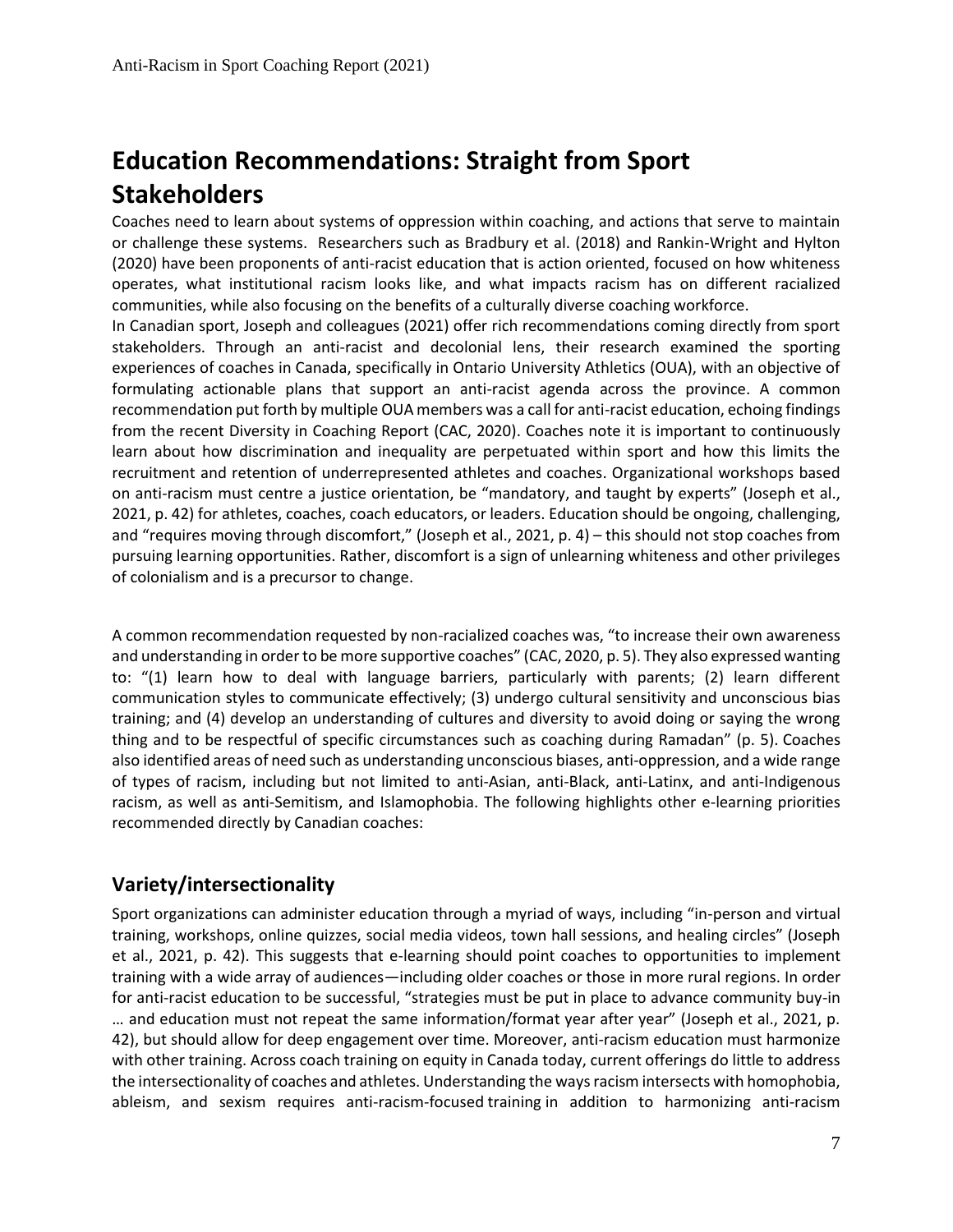education within other established and embedded coaching educational initiatives. Addressing racism across existing training would signal that coaches comprehend the importance and intertwined nature of equity issues.

#### <span id="page-7-0"></span>**Case Studies**

Racism can be subtle and secretive. It can be obvious, overt, individual, or systemic. That is why education must cover the many ways racism manifests itself in sport and society through case studies covering the complexities of real racist incidents or structural issues that coworkers and teammates can work on together (CAC, 2020), followed by an expert-led debrief to build trust and enhance anti-racism knowledge in the process (Joseph et al., 2021). Some administrators advocated for hearing directly from those who have experienced racism to spur change (CAC, 2020; Joseph et al., 2021). However, putting the responsibility "on the most vulnerable in an organization to share their pain has been found to be an ineffective singular strategy to making significant change" (Joseph et al., 2021, p. 42). Change requires reenactment of real-life scenarios that document how individual behaviours, institutional practices, and policies impact coaches and the racialized athletes they support, and, importantly, what to do differently.

#### **Racial Slurs and Remarks**

Several Canadian coaches have detailed their past and present experiences with racially charged comments that have forced them to develop, "tough skin to shrug it off in the moment" (CAC, 2020, p. 5). Still, this "tough skin" does not insulate them from the emotional and psychological harm caused by racial slurs and remarks. Furthermore, many coaches were once athletes who dealt with these issues, making them empathetic and understanding of the experiences of their own racialized players. One coach felt that "When you are a visible minority coach, racial slurs toward your players effect [sic] you more" (CAC, 2020, p. 5). In accordance with stakeholder suggestions, case studies regarding racist slurs (in music), tropes, microaggressions, stereotypes, and remarks should be strongly considered in anti-racism education. All sport stakeholders in Canada must be made aware of the detrimental effects words can have on racialized communities, whether on mental and physical health (McKenzie, 2020), or on overall sport performance.

#### **Not Seeing Past Race: Individual Racism**

Coaches in Canada have shared their experiences encountering people who assume that based on their skin colour or nationality, they are not the head coach, are not qualified to coach, or are better suited to coach a particular sport (e.g., Asian Chinese badminton coach; CAC, 2020; Joseph et al., 2021). If coaches fall outside of these stereotypes, they must work that much harder to "prove themselves"; this is especially true for racialized women coaches (CAC, 2020). Joseph and colleagues note that racialized coaches live with the spectre of being fired (2021, p. 30): "You don't get to make the same mistakes that white coaches make by dealing with the players, or slacking, or losing. They're going to find a way to fire you, so you gotta tow the line. That's the way that a regular Black person functions." Hence, another component to consider for case studies is, the implications of not seeing past race for racialized coaches and athletes.

#### **Not Seeing Race: Racial Evasiveness**

Racial evasiveness can be harmful to coaches, as well as to their athletes. Athletes have stated that education should teach about, "microaggressions … what diversity is, and just like what other cultures are ... and embracing that, instead of like what I said before: color blindness. Like people saying, 'Oh I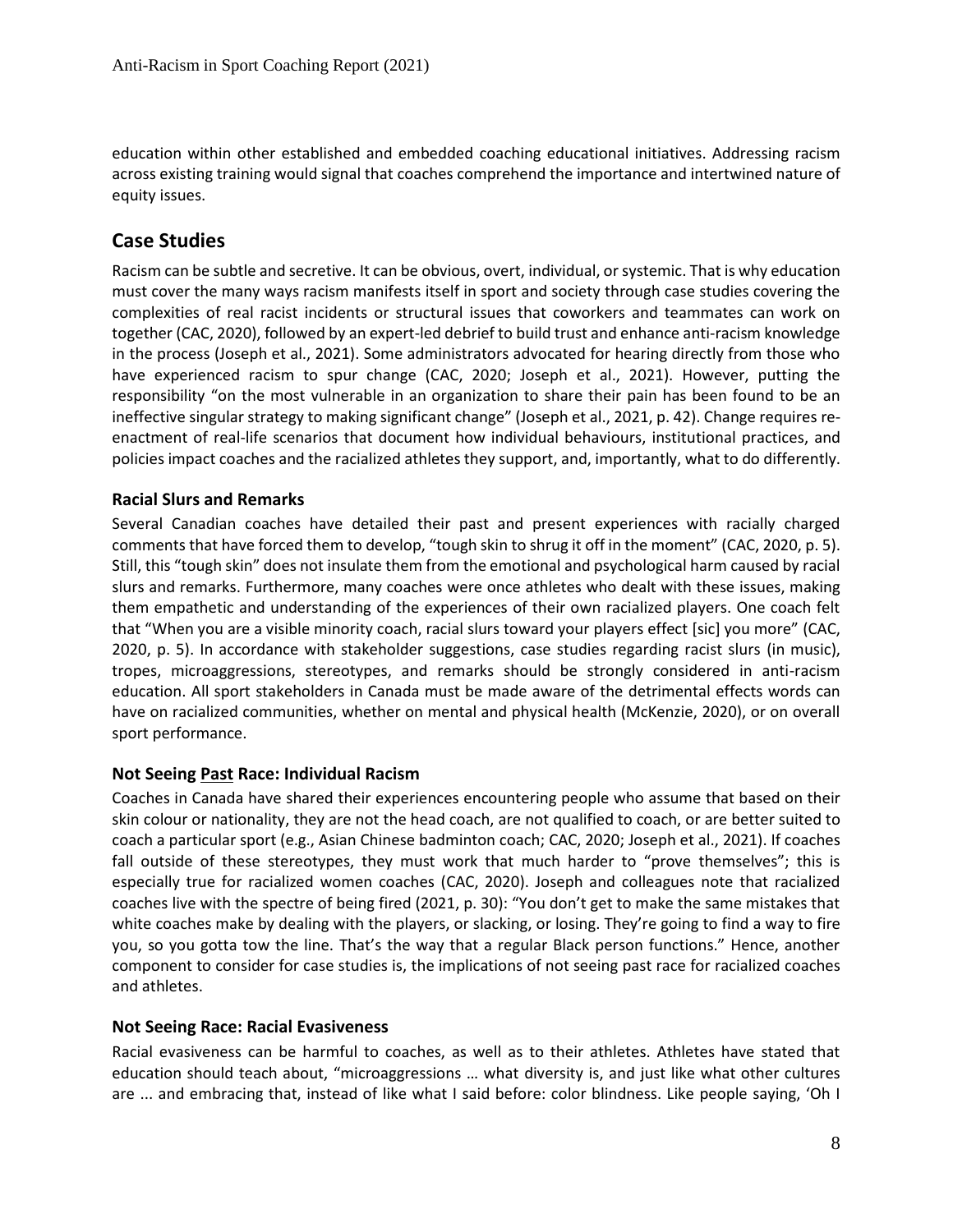don't see colour!'" (Joseph et al., 2021, p. 46). Coaches "seeing" colour must be related to validating and acknowledging the racism being endured and valuing the eradication of existing inequitable systems (Joseph et al., 2021). Microaggressions, including subtle insults, 'jokes,' and assumptions about an individual's characteristics based on race (e.g., physical strength, mental toughness, ability to dance, neighbourhood or ancestral place of origin) must be confronted. The fact that the comment may be funny to some, only unconsciously racist, or not explicitly about race is inconsequential. When athletes or other coaches complain about or disclose microaggressions they have experienced, coaches should take time to listen, validate, understand, and work together to problem solve. Incorporating microaggressions and knowledge about racial evasiveness into anti-racism education will create long-lasting change for all stakeholders in sport.

#### **Systemic Racism in Sport: Past, Present, Future**

Many non-racialized Canadian coaches in the CAC (2020) report discussed having a limited understanding of issues surrounding systemic racism in Canadian sport, its historical antecedents, current implications, and the potential future impacts it currently has on racialized athletes and coaches. Moreover, they are also concerned that individuals who fail to value racial inclusivity and cultural diversity in sport potentially play a cancerous role in preventing anti-racist change. All coaches raised within sport in Canada, regardless of race, are likely to harbour some ideas that perpetuate systemic racism, including ideas that result in "being passed over for coaching positions" and "having to deal with negative comments/publicity" despite successful records and extensive resumes, and successful programs/services (CAC, 2020, p. 10). Anti-racist education should target *all* coaches and highlight the experiences of those who have been 'the only' in their sporting spaces (i.e., only Asian woman, only Indigenous man), and how they must disproportionately police what they say, how they say it, and their emotions just to advance in their careers. Moreover, anti-racist education should demonstrate unequivocally the ways that all of the systems of sport – coach human resources, player recruitment, facilities, communications, marketing, onfield activities, practices, games, tournaments, funding, policies etc. – can stifle racialized coaches' opportunities to "not only advance in coaching, but to change the landscape for their athletes and coaches they mentor" (CAC, 2020, p. 10). To combat this systemic racism, specific frameworks, such as the *Name, Own, Frame, and Sustain Framework* for addressing anti-Black racism (Lopez & Jean-Marie, 2021) drawn from education could be helpful to disrupt, confront, and challenge racism.

#### <span id="page-8-0"></span>**Changing the Narrative: Getting Comfortable Being Uncomfortable**

Athletes in Canada emphasized that the absence of anti-racism training, tools, and resources for their coaches means an absence of awareness, especially for those with little personal exposure to racism or racial diversity (Joseph et al., 2021). For example, the absence of an anti-racism reporting tool/policy or organizational anti-racism expert means that coaches and athletes have nowhere to turn when a racist incident occurs. Some coaches may be under the impression that talking about what to do if racism occurs means the team has a problem. However, "[s]imilar to the shifting ideas about concussion and

sexual harassment, public acknowledgement of 'hidden' racism will help" coaches to demonstrate a commitment to awareness of the problem, a duty of care to avoid the harms of racism, and a willingness to do something about it. Ninomiya et al. (2021, p. 6) suggest, based on research in Indigenous communities, that 'courageous conversations' about racism are what precede change. It should also be noted that these conversations, for example, holding others accountable for their racist words and 'jokes,' must be had among White coaches and with White athletes, who are more likely to have a limited understanding of how racism occurs, and more likely to be bystanders, perpetrators, interveners, or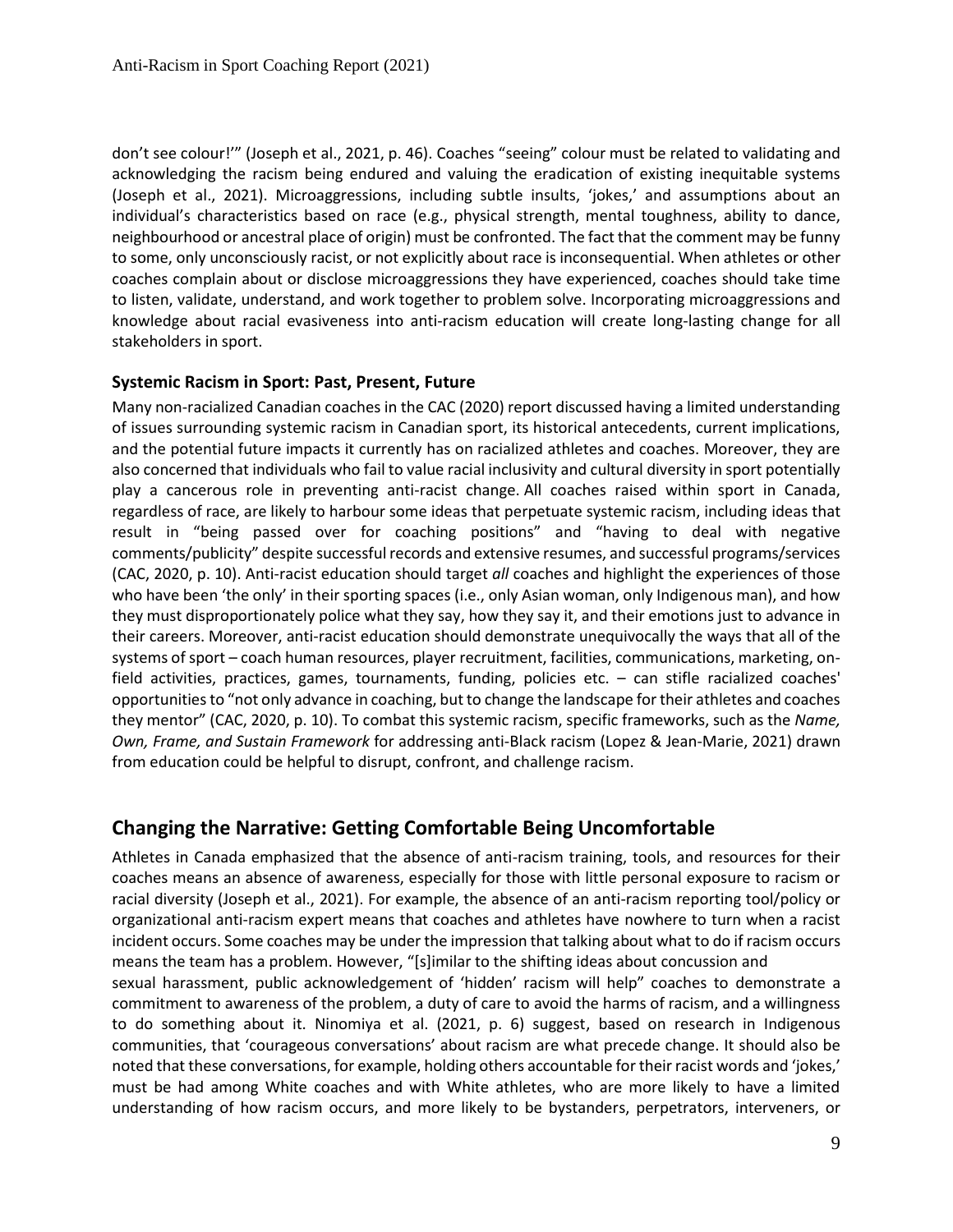decision-makers related to individual or institutional racism. In order to spark conversation around racism, and understand how to resist racism at the level of daily language, White allies must be willing to get uncomfortable and see themselves as part of the solution.

#### <span id="page-9-0"></span>**Indigenous-focused Practices into Mainstream Sport in Canada**

*How* training is conducted is just as important as *what* content is covered (Ninomiya et al., 2021, p. 5). The "dump truck" approach to teaching (essentially dumping knowledge on learners) is neither appropriate nor effective for "educating people about complex topics that are both personal and deeply rooted in socially accepted views" (Ninomiya et al., 2021, p. 7). To mitigate passive, ineffective education, new approaches, such as the *San'yas Indigenous Cultural Safety Training,* have been created for Anti-Indigenous racism education. The San'yas Indigenous Cultural Safety Training is a unique, interactive program offered in an online environment that is rooted in CRT, transformative learning theory, critical decolonized anti-racism theory, and whiteness (Ninomiya et al., 2021, p. 8). As such, this approach is effective in creating culturally competent and sensitive anti-racism education programs, particularly for Indigenous communities in Canada.

Many Indigenous coaches have been indignant about the relationships between Indigenous and non-Indigenous communities that are plagued by misconception and ignorance about Indigenous cultures and ways of knowing, living, and being (Marlin et al., 2020). Sporting organizations that commit to integrating Indigenous knowledges into their coaching will go a long way to shifting ideas about Indigenous and non-Indigenous relationships. A key takeaway from Indigenous-focused research in Australian sport is that organizations must not only value self-identity, but also promote the self-narrative of Indigenous coaches and athletes. Doing so encourages optimal performance in athletes and coaches, makes them feel more included, more engaged, and more likely to pursue or continue in coaching (Apoifis et al., 2018).

In hopes of sparking transformational and systemic change, Rynne and colleagues (2019) envision a future, "when coaches can benefit from prolonged and ongoing education facilitated by qualified (ideally Indigenous) coach developers" (p. 267). To accomplish this, (1) critical reflexivity, and (2) primacy of local knowledge must be front of mind for coach development curricula. Critical reflexivity aims to challenge one's own self-identity, ideals, and values relative to the goals of the community worked with. Indigenous people from across Canada belong to more than 50 nations (Government of Canada, n.d.). Incorporating knowledge from specific local communities before committing to the start of any Indigenous anti-racism education is important to better inform approaches for coaches, coach educators, and decision-makers using formal (e.g., Indigenous councils) and informal (e.g., community groups, elders) knowledge keepers. Leveraging the expertise of community leaders during and after programing into well-informed, culturally competent and sensitive approaches that optimize Indigenous sport participation and coach development can empower and amplify the voices of local Indigenous communities that have been historically silenced (Äikäs & Salmi, 2019; Hogarth, 2019; Rynne et al., 2019), and help afterwards in evaluating the degree to which it achieved previously agreed upon goals. Doing so demonstrates that coach educators and developers value the input of the local communities they are working with, and are committed to longlasting, sustainable change.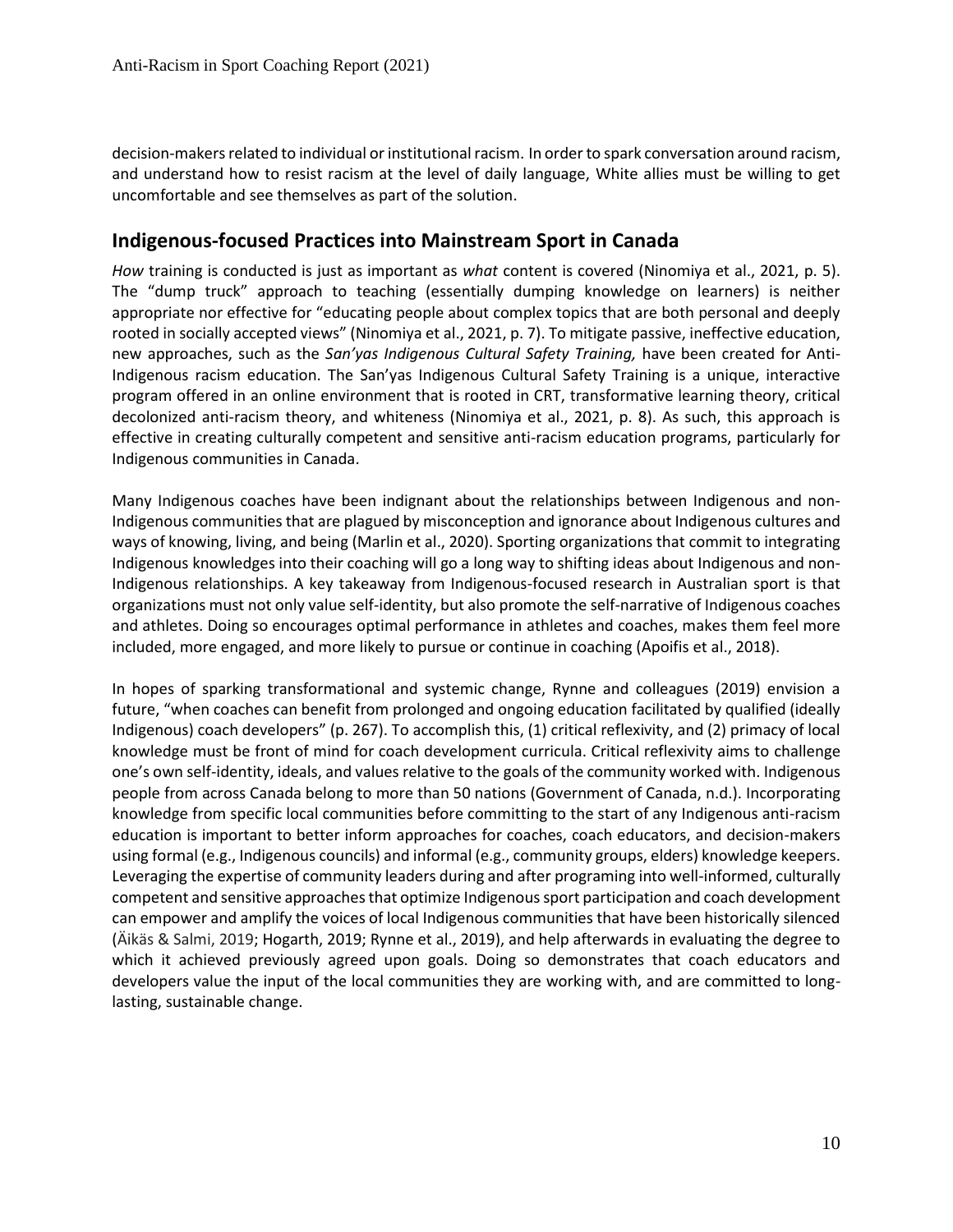## <span id="page-10-0"></span>**Conclusion**

The gatekeepers maintaining the status quo in sport in Canada have left many racialized coaches "on the outside looking in" (CAC, 2020, p. 10). From microaggressions and racial slurs, to subtle and systemic practices (e.g., discriminatory hiring and recruitment), there are multiple ways racism reveals itself in sport. All coaches play an important role in shifting experiences for racialized athletes and for supporting their racialized colleagues. To this end, anti-racism education is of critical importance for the knowledge, skillset, and tools coaches need to ensure equitable and anti-oppressive approaches to sport in Canada. If sustainable change is the goal, then raising awareness through anti-racism education must equip and empower coaches to influence transformational anti-racist change to athlete recruitment, communications, hiring practices and every other activity they are involved in.

All sport institutions involve players and practitioners with multiple social identities and are increasingly reliant on the ever-growing Indigenous, newcomer, and racialized population to sustain them. Whether negative or positive news, word spreads fast in sport in Canada. If coaches are creating welcoming environments, incorporating anti-racism healing circles to enable open discussion among members, allowing for storytelling that strengthens self-identity and community ties, intervening when microaggressions occur, and promoting Indigenous teachings and knowledge in mainstream sport practices they will move towards creating anti-racist environments that are healthy for all.

### **References**

- Äikäs, T., & Salmi, A. K. (Eds.). (2019). *The sound of silence: Indigenous perspectives on the historical archaeology of colonialism*. Berghahn Books.
- Alexander, D., Bloom, G. A., & Taylor, S. L. (2020). Female Paralympic Athlete Views of Effective and Ineffective Coaching Practices. *Journal of Applied Sport Psychology*, *32*(1), 48–63. <https://doi.org/10.1080/10413200.2018.1543735>
- Apoifis, N., Marlin, D., & Bennie, A. (2018). Noble athlete, savage coach: How racialised representations of Aboriginal athletes impede professional sport coaching opportunities for Aboriginal Australians. *International Review for the Sociology of Sport*, *53*(7), 854–868.<https://doi.org/10.1177/1012690216686337>
- Bonilla-Silva, E. (1997). Rethinking Racism: Toward a Structural Interpretation. *American Sociological Review*, *62*(3), 465–480. <https://doi.org/10.2307/2657316>
- Borland, J. F., & Bruening, J. E. (2010). Navigating barriers: A qualitative examination of the under-representation of Black females as head coaches in collegiate basketball. *Sport Management Review*, *13*(4), 407–420.
- Bradbury, S. (2013). Institutional racism, whiteness and the under-representation of minorities in leadership positions in football in Europe. *Soccer & Society*, *14*(3), 296–314.
- Bradbury, S., Van Sterkenburg, J., & Mignon, P. (2018). The under-representation and experiences of elite level minority coaches in professional football in England, France and the Netherlands. *International review for the sociology of sport*, *53*(3), 313–334.
- Canadian Women and Sport. (n.d.). *Gender Equity LENS.* [https://womenandsport.ca/learning-opportunities/e](https://womenandsport.ca/learning-opportunities/e-learning/gender-equity-lens/)[learning/gender-equity-lens/](https://womenandsport.ca/learning-opportunities/e-learning/gender-equity-lens/)
- Coaching Association of Canada. (2020, December). *Diversity in Coaching: Focus on Visible Minority Coaches and Coaching Visible Minority Athletes Report*.
- DiAngelo, R. (2018). *White Fragility: Why It's So Hard for White People to Talk About Racism*. Beacon Press.
- Doane, A. (2006). What is Racism? Racial Discourse and Racial Politics. *Critical Sociology*, *32*(2–3), 255–274[.](https://doi.org/10.1163/156916306777835303) <https://doi.org/10.1163/156916306777835303>
- Fletcher, T., & Hylton, K. (2016). "'Race', whiteness and sport." *In Routledge Handbook of Race, Ethnicity and Sport*, edited by J. Nauright, and D.K. Wiggins, 87–106. Abingdon: Routledge.